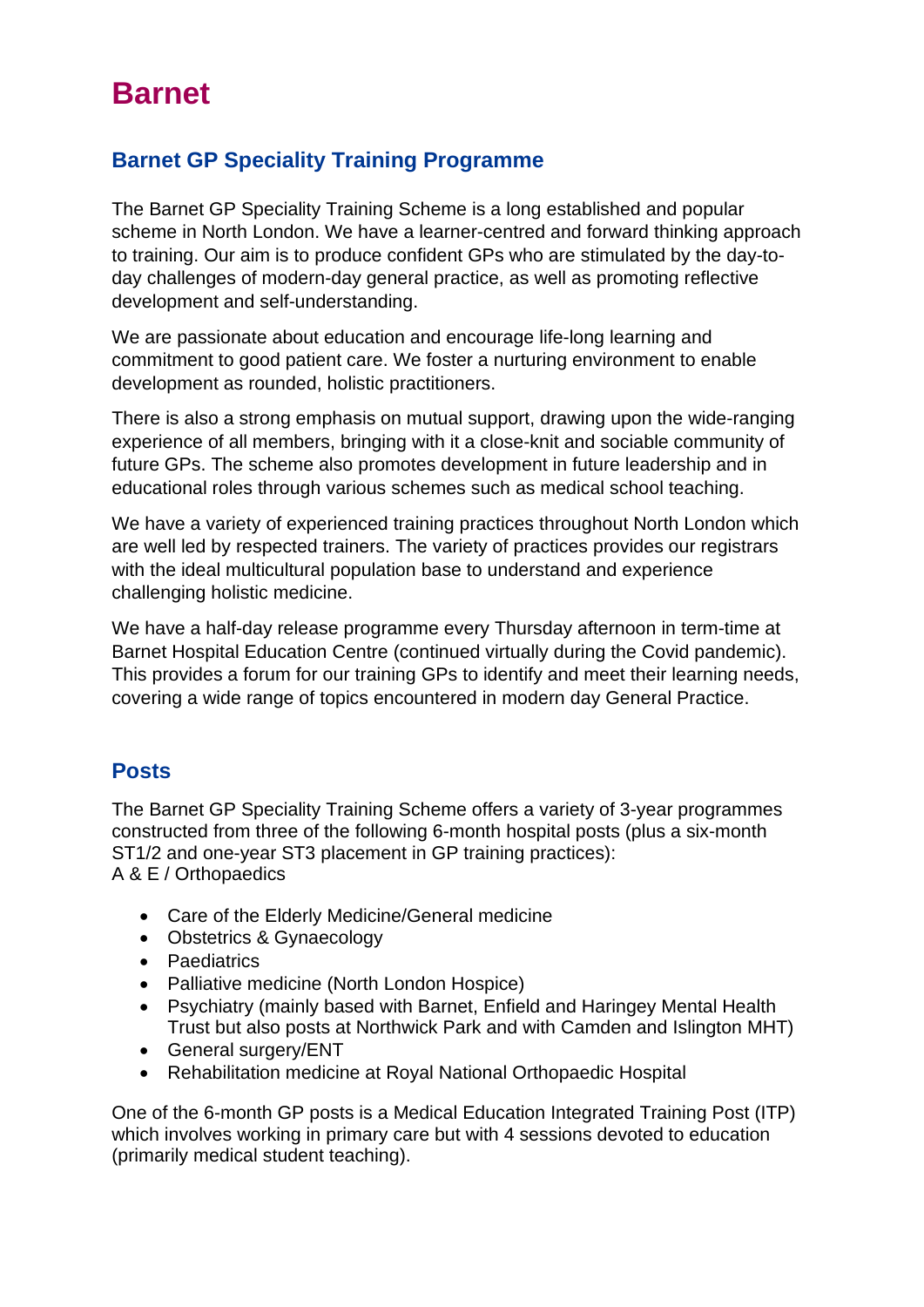# **Location**

**Main Hospital Location:** Barnet Hospital Wellhouse Lane, Barnet Hertfordshire EN5 3DJ

Most posts are based at Barnet Hospital although there are some based at other sites as noted above.

Multiple training practices throughout the Barnet area are utilised. Out of hours sessions can be organised through London Central and West Unscheduled Care Collaborative. These include triage services, consulting at a base in Finchley Memorial Hospital and home visiting.

# **Educational activities**

The half-day release sessions are held every Thursday afternoon in term-time. A sandwich lunch is provided. This is followed by a presentation/interactive discussion which can be a mixture of clinical and non-clinical subjects. The afternoon may be led by GPs, GP trainees or by hospital doctors. As would be expected, the emphasis is primary care driven.

Following a break for tea, small group discussions take place facilitated by the Training Programme Directors (TPDs) covering clinical cases or situations which may have been difficult or challenging. The patient case discussion help understand encounters which cause uncertainty, difficulty or unexpected emotions. There is an emphasis on promoting self- development and reflection within a safe learning environment.

We have an annual residential two-day course, which allows trainees to study a topic in depth that is relevant to General Practice. The programme encourages interaction and the development of team bonding and is usually led by a group of trainees.

# **Highlights**

There is a strong local network of trainers on the scheme who are very encouraging and supportive for all trainees. As noted above there is also the ITP (integrated training post) in education on the scheme which allows further experience in medical education and ST3s are encouraged to teach a cohort of medical students. Some of our posts are split 3months:3months in order to increase the exposure to as many specialities as possible. There are "learning together clinics" in which paediatric senior trainees join ST3s to run paediatric clinics in primary care. The scheme runs a Care Homes project which provides an opportunity to participate in primary care led MDT working in a care home, working with trainees from geriatrics and psychogeriatrics as well as a pharmacist and care home staff.

The Christmas party is a well-attended social event with various activities such as guided tours of historical medical sites and museums, and a meal together. The annual graduation dinner is also another opportunity for combining work and social activity. There is also a scheme newsletter called The Murmur which contains useful clinical content, job specific information, favourite recipes, restaurant reviews, AKT MCQs, history of medicine and biographies of trainees on the scheme.